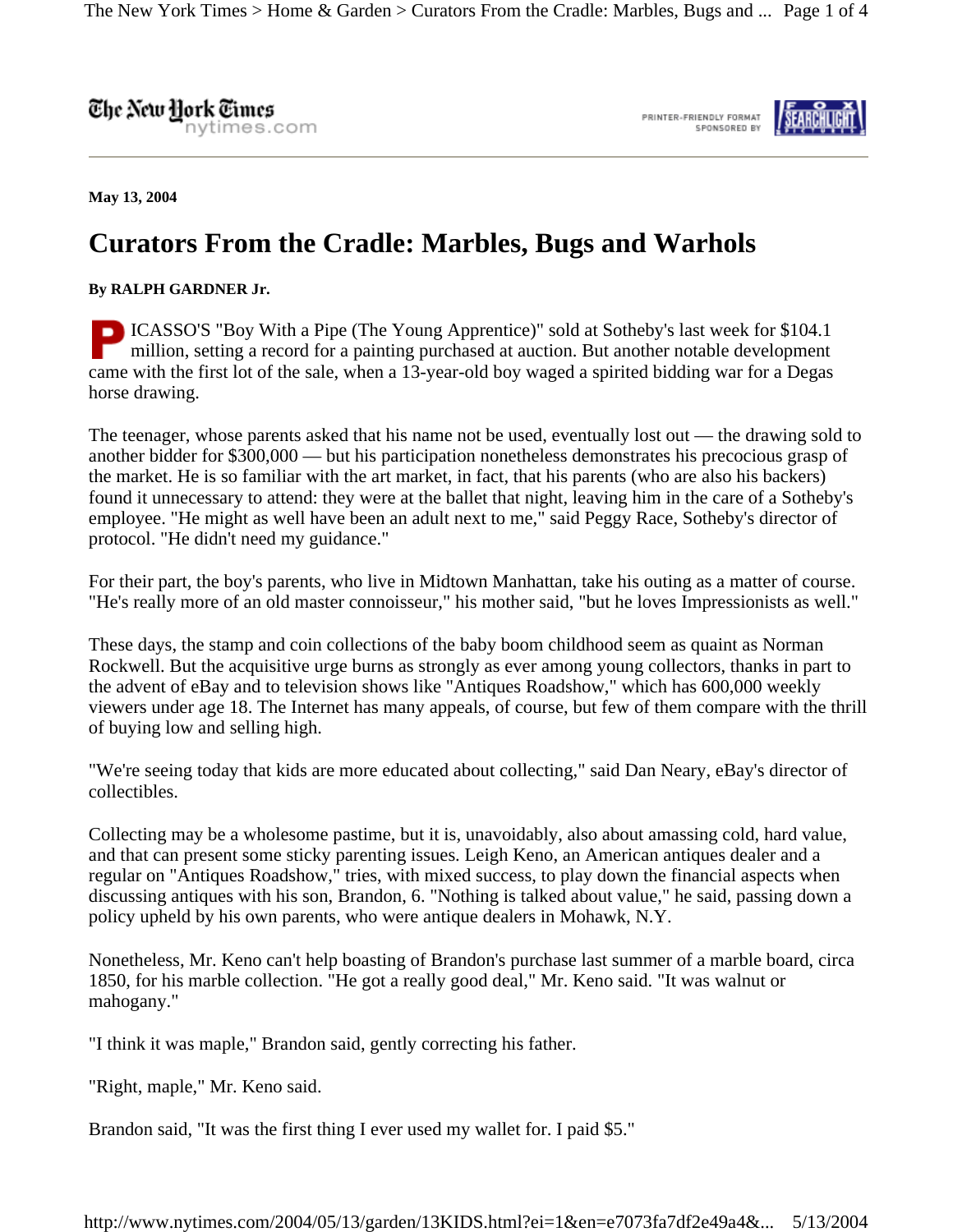As with many parent/child collecting teams, it is the adult whose enthusiasm fuels the quest to fill out the collection. While marbles "are suited to a 6-year-old's budget," as Mr. Keno put it, the pièce de résistance of the approximately 130-piece clay, glass and plastic collection is a large 19th-century marble that Mr. Keno bought for \$350.

In a daring departure from convention, Mr. Keno's own parents believed that the best way for children to learn to appreciate antiques was to handle them, a lesson he now passes along to Brandon, even when the object in question is a 400 B.C. limestone votive relief bought at auction for \$70,000. "People say, `And you let your son handle that without a rug underneath?' " he said.

As the Kenos demonstrate, collecting seems to run in families.

"I think it's in people's genes," said George Wachter, worldwide head of the old masters department at Sotheby's, whose 14-year-old son, Brahm, collects everything from baseball cards to a Rembrandt etching he bought last year at the Maastricht art fair with bar mitzvah money.

"I spotted it and immediately knew that was the kind of thing I wanted," Brahm said of the etching, "The Agony in the Garden." "It was really a stunning piece. You could see the expression on Jesus' face, how passionate it was. It's above my bed."

But when Brahm wakes up in the morning, his sense of accomplishment is not based on the beauty of the etching alone: he persuaded the dealer, David Tunick, to knock several thousand dollars off the price. Brahm said he believes his age disarms dealers, and works to his advantage. "I love to bargain," he said.

The new child connoisseurship is driven in part by a parental desire to distract children from the cheap thrills of popular culture. "Anything that you can share with your kid that you love is terrific," said Dr. Alvin Rosenfeld, a child psychiatrist and an author of "The Over-Scheduled Child"(St. Martin's Griffin, 2001). "Because your kid wants you. It doesn't matter how the passion is expressed, as long as you have a passion."

That passion can take unlikely forms. Chris Van Allsburg, the author and illustrator of "The Polar Express" and more than a dozen other books for children, finds common bond with his 13-year-old daughter, Sophia, through insects. It isn't household bugs that they enjoy, but exotics from the tropics and their jewel-like structures.

"I just thought, these kids are freaked out by bugs and fascinated by them," he said. "It would be a valuable thing to have a giant, creepy bug inside a box, completely nonthreatening, so she could get in there and see what an amazing designer Mother Nature is."

The bugs are mounted in shadow boxes on the wall of Sophia's bedroom, including a large praying mantis that forms the cornerstone of the 16-piece collection.

Mr. Van Allsburg's hunting range isn't the forests of Cambodia, home to some of the largest insects on earth, but the Internet, where he pays \$60 to \$120 for mounted specimens.

Almost more elusive these days than bugs are the floaty pens that Dominique Grelshamer collects. Inspired by the guitars and 60's memorabilia that her father, Ronald, collects, Dominique, 15, decided to claim the souvenir pens as her own. The challenge is that she seeks pens depicting places — the fog rolling in over San Francisco or a cable car ascending a Swiss mountain — rather than the typical hula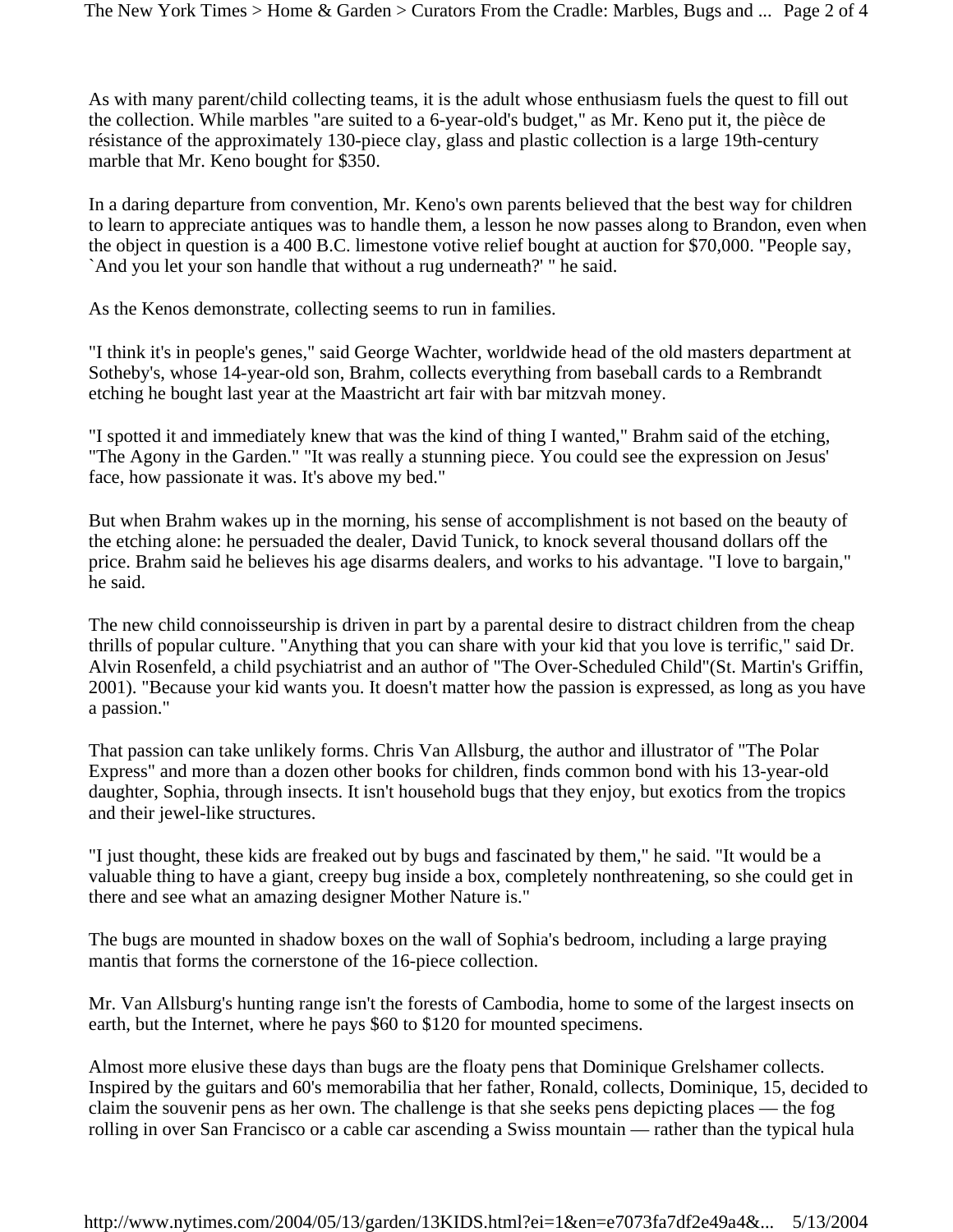girl who loses her skirt. "Some places are very difficult to find," she said.

According to Nancy Samalin, author of "Love Without Spoiling" (Contemporary Books, 2003), one of the benefits of collecting is that it helps children become more organized. "I can pretty much guarantee that no matter how messy his room is, he pretty much knows exactly where each item of his collection is," she said of the typical young collector, "and that it helps foster a sense of camaraderie between a child, his parents and especially his peers."

So it is with Rachel Mullahy, 10. When she embarks with her parents on one of their quarterly trips to Disney World, Rachel couldn't care less about the rides. Her mission is to lead her parents through the theme park, negotiating trades with fellow tourists for Aladdin, Nemo, Bambi and Mickey pins. Rachel's mother, Laura Kane, said the going rate ranges from a few dollars to more than \$30 for Grumpy, who seems to be an extremely elusive dwarf.

"Now it's, like, obsessive," said Ms. Kane of Rachel's 200-pin collection.

The fixation began when Ms. Kane amassed her own 75-piece collection of Disney animation art, handpainted celluloid images from movies like "Snow White and the Seven Dwarfs" and "Finding Nemo." She bought them at auction at prices ranging from \$850 to \$1,700.

Today Ms. Kane and her husband, Bill Mullahy, are more likely to forage among the 19,000 Disney pins for sale on eBay, looking for ways to fill holes in Rachel's collection rather than their own.

Rachel's Disney pins are unlikely to put her through college. But collecting does present a way for parents to transfer wealth, as well as culture.

Ann and Lee Fensterstock assembled an art collection for their daughters, Jane, 12, and Kate, 15, which includes works on paper by Alex Katz and Chuck Close, and a pair of Andy Warhol prints worth \$20,000. The collection's value is beyond question, though it may not be so useful as a bonding experience with other children. A Matisse nude hanging in the living room seems to present particular challenges. The problem, explained Kate, who can discuss the merits of Damian Hirst and other contemporary artists like a seasoned collector, "is trying to convince them it's art."

For the Kunhardt family, collecting is a way of passing on something more valuable than money — a family legacy. Peter Kunhardt, a documentary filmmaker and a creator of the series "The American President" on PBS, started collections of presidential autographs for his four children after meeting several of his subjects.

"We did a 10-hour program on the presidency which they got very into," Mr. Kunhardt said of his children, Peter Jr., 21; Abby, 19; Teddy, 18; and George, 16. "So I asked the living presidents to sign pictures to them."

After that, it seemed only logical to start collecting the dead presidents as well. These days the walls of their bedrooms in Chappaqua, N.Y., are covered with historical artifacts.

Christmas mornings have grown competitive in the five years since the family started collecting presidential memorabilia — usually letters or short documents in the \$300 to \$1,000 range. "He has a tradition of always wrapping them himself and hiding them behind the couch, and then slowly handing them to us," Peter Jr. said of his father. "We know what will be inside — we know it's going to be a president — but not which one."